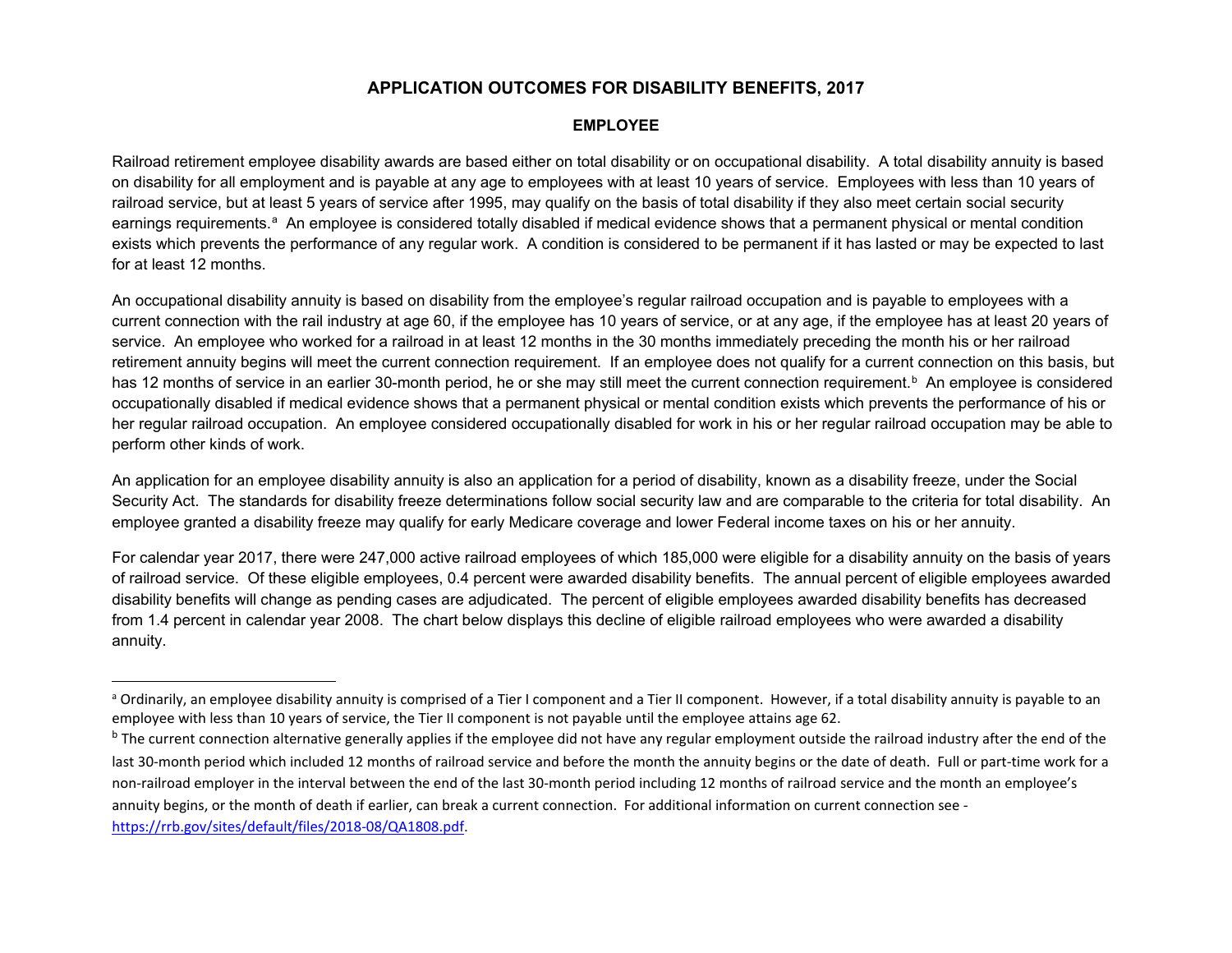

*Note: The figures in the chart above may change because some decisions for certain years have not been made yet. Data is from the December 2018 Retirement Master Benefit File.*

As illustrated by the chart below, employee disability applications have decreased from 3,549 applications filed in calendar year 2008 to 1,890 applications in calendar year 2017, a 46.7 percent decline.



## **Employee Disability Applications Filed in Year** *(by Calendar Year)*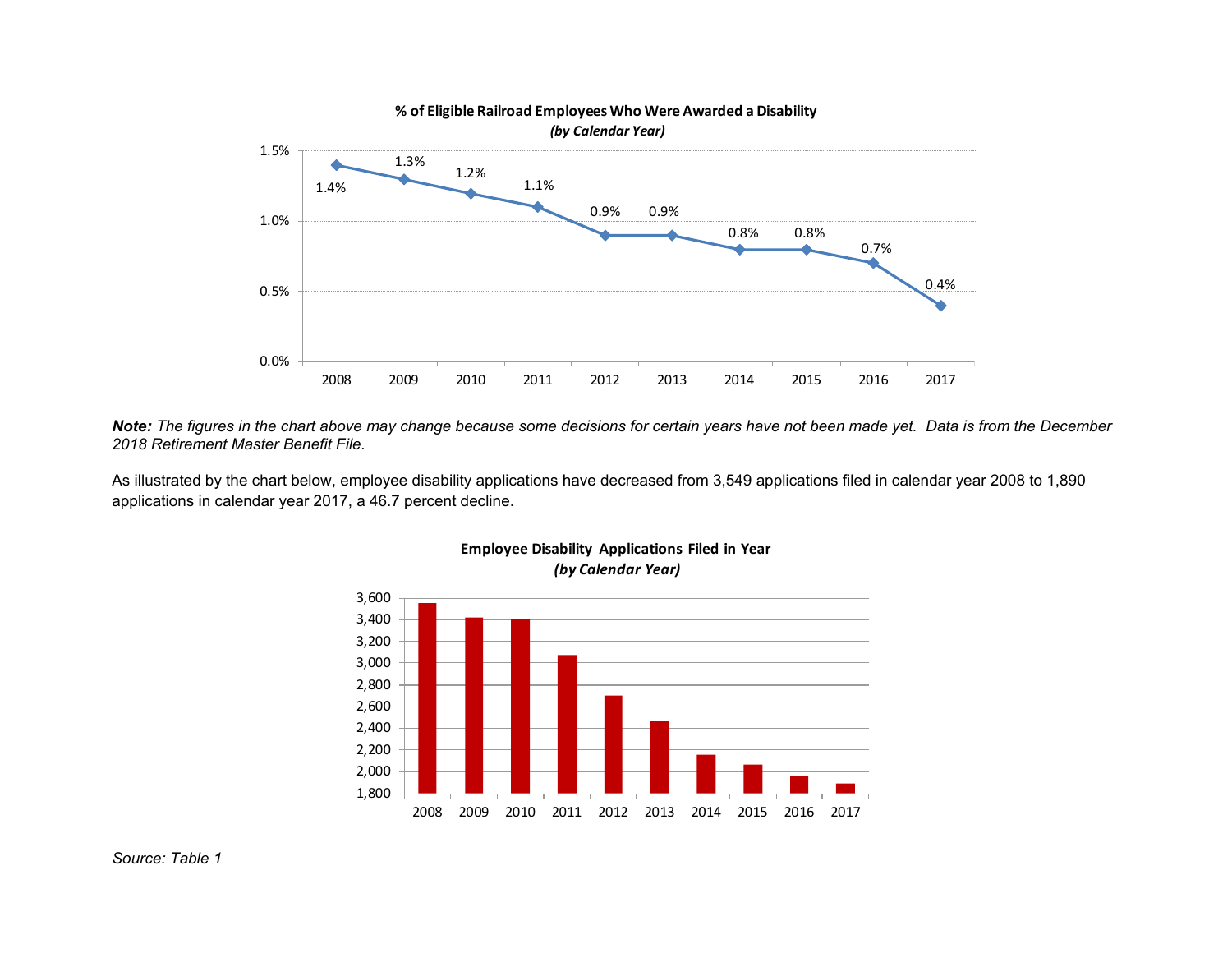## <span id="page-2-0"></span>**SURVIVOR**

Annuities are payable to surviving widow(er)s, children, and certain other dependents. The Railroad Retirement Board (RRB) pays survivor disability annuities to:

- Widow(er)s, Remarried Widow(er)s, and Surviving Divorced Spouses ages 50 to 59 who are totally disabled and unable to work in any regular employment; and
- Unmarried disabled children over age 18 if the child became totally disabled before age 22.

Eligibility for survivor disability benefits depends on whether or not the railroad employee was "insured" under the Railroad Retirement Act at the time of death.

An employee is insured if he or she has at least 120 months (10 years) of railroad service, or 60 months (5 years) performed after 1995, and a "current connection" with the railroad industry as of the month the annuity begins or the month of death, whichever occurs first.

If a deceased employee was not so insured, jurisdiction of any survivor benefits payable is transferred to the Social Security Administration and any survivor benefits are paid by that agency instead of the RRB. Regardless of which agency has jurisdiction, the deceased employee's railroad retirement and social security credits will be combined for the purpose of survivor benefit computations.

## **Disabled Widow(er), Remarried Widow(er), Surviving Divorced Spouse**

These survivor annuities include the widow(er)s, remarried widow(er)s, and surviving divorced spouses payable at ages 50 to 59 if they are totally disabled and unable to work in any regular employment. The disability for each of these annuitant types must have begun within 7 years after the railroad employee's death or within 7 years after the termination of an annuity based on caring for a child of the deceased employee. In most cases, a 5-month waiting period is required after the onset of disability before a disability annuity can begin. These annuitants are entitled to the portion of a survivor annuity equivalent to a so[c](#page-2-0)ial security benefit. $^{\mathrm{c}}$ 

Both of these disabled widow(er) annuitant types have different requirements concerning marriage to the employee, as well as any remarriages. Generally, the widow(er) must have been married to the employee for at least 9 months prior to death, unless she or he was the natural or adopted parent of their child, the employee's death was accidental or while on active duty in the U.S. Armed Forces, the widow(er) was potentially entitled to certain railroad retirement or social security benefits in the month before the month of marriage, or the marriage was postponed due to State restrictions on the employee's prior marriage and divorce due to mental incompetence or similar incapacity.

A disabled surviving divorced spouse may qualify if she or he was married to the employee for a period of at least 10 years immediately before the date the divorce became final, and is unmarried, or remarried under certain conditions.

<sup>&</sup>lt;sup>c</sup> Survivor disability annuities, like retirement annuities, consist of Tier I and Tier II components. Tier I is based on the deceased employee's combined railroad retirement and social security credits, and is generally equivalent to the amount that would have been payable under social security. Tier II amounts are percentages of the deceased employee's Tier II amount. **NOTE:** The surviving divorced spouse and remarried widow(er) are only entitled to Tier I, not Tier II.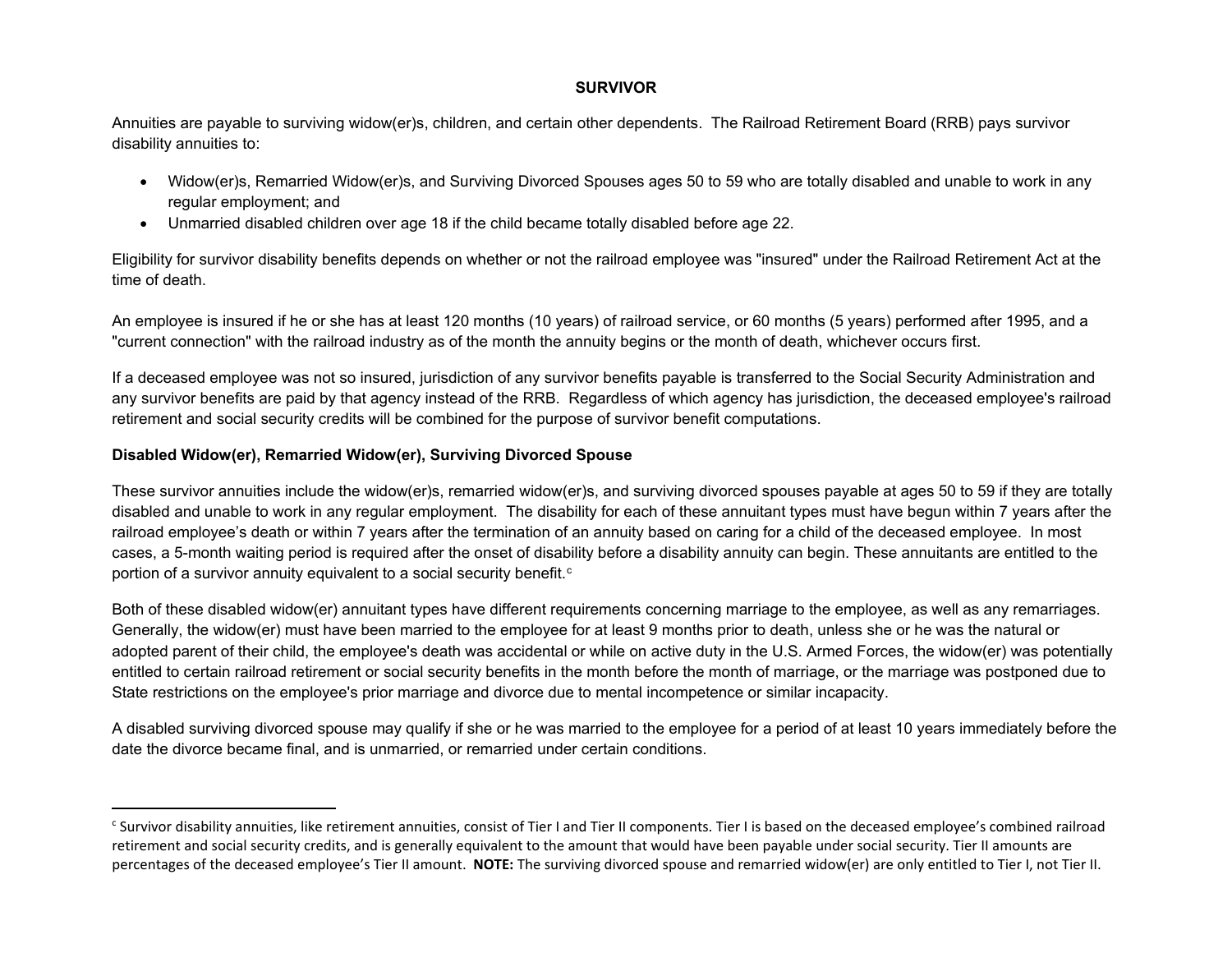## **Disabled Adult Child**

Survivor annuities are also payable to an unmarried disabled child over age 18 if the child became totally disabled before age 22.

As illustrated by the chart below, widow(er)s' disability applications (includes widow[er]s, remarried widow[er]s, and surviving divorced spouses) have decreased from 243 applications filed in calendar year 2008 to 130 applications in calendar year 2017, a 46.5 percent decline. Adult children's disability applications have also decreased from 227 applications filed in calendar year 2008 to 167 applications in calendar year 2017, a 26.4 percent decline.



*Source: Table 5*

Tables 1-8 provide data on the application outcomes for disability benefits at different levels of adjudication (initial, reconsideration, hearings and appeals, and above) for employee and survivor disability benefits. These tables are derived from the Application Tracking System, which is maintained by the Office of Programs. The data in these tables is reported by the disability application filing year and includes decisions through the administrative appeals process. The administrative appeals process is defined as all adjudicative levels subsequent to the initial level. For this report, the decisions are through November 30, 2018 for applications filed during calendar years 2008 through 2017.

# **Released: February 2019 by the Bureau of the Actuary and Research**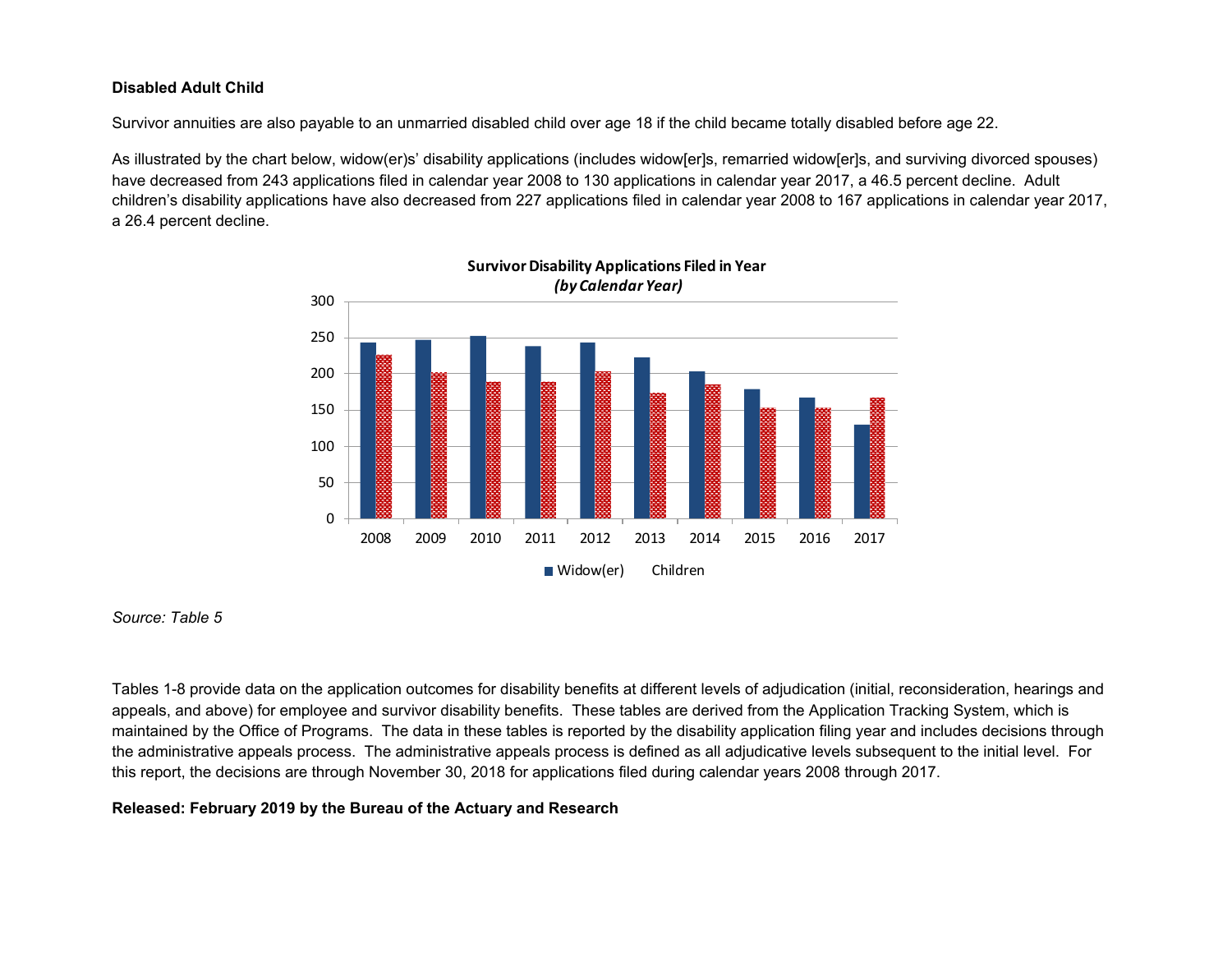## Table 1: Outcomes of Disability Annuity Applications at All Adjudicative Levels Calendar Year of Applications, 2008-2017

**Workers** 

|          |                      |     |                      |                      | <b>Total Disability</b>                           |                   |        |         |            | <b>Occupational Disability</b> |                      |            |                   |                                                   |         |        |                      |
|----------|----------------------|-----|----------------------|----------------------|---------------------------------------------------|-------------------|--------|---------|------------|--------------------------------|----------------------|------------|-------------------|---------------------------------------------------|---------|--------|----------------------|
|          |                      |     |                      |                      | Freeze Determinations for Allowances <sup>a</sup> |                   |        |         |            |                                |                      |            |                   | Freeze Determinations for Allowances <sup>a</sup> |         |        |                      |
| Calendar | Total                |     | Technical            |                      | Allowances                                        |                   |        | Freeze  | Non-Freeze |                                |                      | Allowances |                   |                                                   | Freeze  |        | Non-Freeze           |
| Year     | Applications Pending |     | Denials <sup>b</sup> | Denials <sup>c</sup> | Number                                            | Rate <sup>o</sup> | Number | Percent | Number     | Percent'                       | Denials <sup>c</sup> | Number     | Rate <sup>o</sup> | Number                                            | Percent | Number | Percent <sup>'</sup> |
| 2008     | 3,549                | 0   | 19                   | 187                  | 067, ا                                            | 85.1%             | 893    | 83.7%   | 174        | 16.3%                          | 40                   | 2,236      | 98.2%             | 1,737                                             | 77.7%   | 499    | 22.3%                |
| 2009     | 3,424                | 0   | 25                   | 177                  | 1.147                                             | 86.6%             | 989    | 86.2%   | 158        | 13.8%                          | 40                   | 2,035      | 98.1%             | 1,639                                             | 80.5%   | 396    | 19.5%                |
| 2010     | 3.403                | 0   | 29                   | 189                  | 1.178                                             | 86.2%             | 1,013  | 86.0%   | 165        | 14.0%                          | 39                   | 968.       | 98.1%             | 1.612                                             | 81.9%   | 356    | 18.1%                |
| 2011     | 3,077                | 0   | 26                   | 197                  | 1.086                                             | 84.6%             | 956    | 88.0%   | 130        | 12.0%                          | 39                   | 1.729      | 97.8%             | 1.415                                             | 81.8%   | 314    | 18.2%                |
| 2012     | 2.704                | 0   | 15                   | 183                  | 953                                               | 83.9%             | 833    | 87.4%   | 120        | 12.6%                          | 25                   | .528       | 98.4%             | .320                                              | 86.4%   | 208    | 13.6%                |
| 2013     | 2,462                | 0   | 20                   | 159                  | 927                                               | 85.4%             | 802    | 86.5%   | 125        | 13.5%                          | 51                   | l.305      | 96.2%             | 1.097                                             | 84.1%   | 208    | 15.9%                |
| 2014     | 2.160                | 0   | 34                   | 163                  | 843                                               | 83.8%             | 753    | 89.3%   | 90         | 10.7%                          | 38                   | 1.082      | 96.6%             | 928                                               | 85.8%   | 154    | 14.2%                |
| 2015     | 2.064                | 0   | 34                   | 159                  | 829                                               | 83.9%             | 750    | 90.5%   | 79         | 9.5%                           | 27                   | 1.015      | 97.4%             | 874                                               | 86.1%   | 141    | 13.9%                |
| 2016     | 1.957                | 32  | 46                   | 118                  | 745                                               | 86.3%             | 640    | 85.9%   | 105        | 14.1%                          | 26                   | 990        | 97.4%             | 809                                               | 81.7%   | 181    | 18.3%                |
| 2017     | 1,890                | 334 | 36                   | 66                   | 584                                               | 89.8%             | 334    | 57.2%   | 250        | 42.8%                          | 17                   | 853        | 98.0%             | 467                                               | 54.7%   | 386    | 45.3%                |

NOTES: Applications may be pending for recent years which will result in changes to decisions and rates.

a. An application for an employee disability annuity is also an application for a period of disability, also known as a disability freeze, under the Social Security Act. The standards for disability freeze determinations follow social security law and are comparable to the criteria for total disability. Also, an employee granted a disability freeze may qualify for early Medicare coverage and lower Federal income taxes on his or her annuity. Pending, denied, and cancelled disability freeze applications are included as non-freeze determinations.

- b. Applications were denied for non-medical reasons.
- c. Applications were denied for not meeting the medical criteria for disability.
- d. Allowance rates (percents) are determined by dividing medical allowances by all medical decisions. Medical decisions are the sum of denials plus allowances.
- e. Freeze percents are determined by dividing freeze decisions by associated allowance decisions.
- f. Non-freeze percents are determined by dividing non-freeze decisions by associated allowance decisions.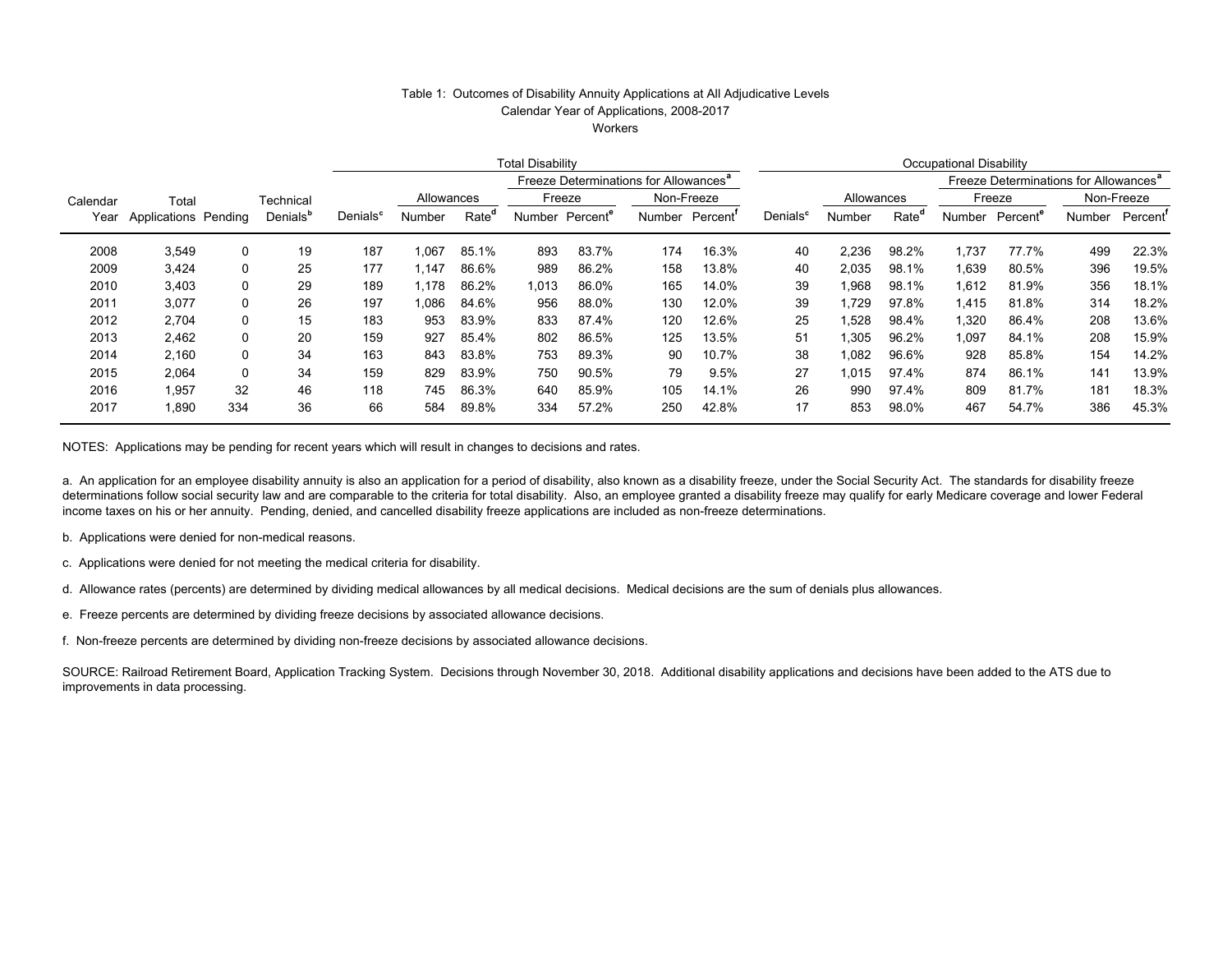## Table 2: Outcomes of Disability Annuity Applications at the Initial Adjudicative Level

Calendar Year of Applications, 2008-2017

**Workers** 

|          |                      |     |                      |                      | <b>Total Disability</b> |                   |                                       |       |                |            | <b>Occupational Disability</b> |                                                   |                   |        |                      |     |                             |
|----------|----------------------|-----|----------------------|----------------------|-------------------------|-------------------|---------------------------------------|-------|----------------|------------|--------------------------------|---------------------------------------------------|-------------------|--------|----------------------|-----|-----------------------------|
|          |                      |     |                      |                      |                         |                   | Freeze Determinations for Allowances' |       |                |            |                                | Freeze Determinations for Allowances <sup>a</sup> |                   |        |                      |     |                             |
| Calendar | Total                |     | Technical            |                      | Allowances              |                   | Freeze                                |       |                | Non-Freeze |                                | Allowances                                        |                   | Freeze |                      |     | Non-Freeze                  |
| Year     | Applications Pending |     | Denials <sup>t</sup> | Denials <sup>c</sup> | Number                  | Rate <sup>"</sup> | Number Percent <sup>e</sup>           |       | Number Percent |            | Denials <sup>c</sup>           | Number                                            | Rate <sup>o</sup> | Number | Percent <sup>e</sup> |     | Number Percent <sup>'</sup> |
| 2008     | 3,549                | 0   | 19                   | 369                  | 885                     | 70.6%             | 768                                   | 86.8% | 117            | 13.2%      | 65                             | 2.211                                             | 97.1%             | 1,725  | 78.0%                | 486 | 22.0%                       |
| 2009     | 3,424                | 0   | 25                   | 376                  | 948                     | 71.6%             | 841                                   | 88.7% | 107            | 11.3%      | 53                             | 2.022                                             | 97.4%             | 1,635  | 80.9%                | 387 | 19.1%                       |
| 2010     | 3.403                | 0   | 29                   | 368                  | 999                     | 73.1%             | 884                                   | 88.5% | 115            | 11.5%      | 50                             | 1,957                                             | 97.5%             | 1,605  | 82.0%                | 352 | 18.0%                       |
| 2011     | 3.077                | 0   | 26                   | 347                  | 936                     | 73.0%             | 846                                   | 90.4% | 90             | 9.6%       | 55                             | 1.713                                             | 96.9%             | 1.405  | 82.0%                | 308 | 18.0%                       |
| 2012     | 2,704                | 0   | 15                   | 292                  | 844                     | 74.3%             | 762                                   | 90.3% | 82             | 9.7%       | 37                             | 1,516                                             | 97.6%             | 1,313  | 86.6%                | 203 | 13.4%                       |
| 2013     | 2,462                | 0   | 20                   | 272                  | 814                     | 75.0%             | 725                                   | 89.1% | 89             | 10.9%      | 80                             | 1,276                                             | 94.1%             | 1,092  | 85.6%                | 184 | 14.4%                       |
| 2014     | 2.160                | 0   | 34                   | 259                  | 747                     | 74.3%             | 685                                   | 91.7% | 62             | 8.3%       | 49                             | 1.071                                             | 95.6%             | 924    | 86.3%                | 147 | 13.7%                       |
| 2015     | 2,064                | 0   | 34                   | 237                  | 751                     | 76.0%             | 691                                   | 92.0% | 60             | $8.0\%$    | 32                             | 1,010                                             | 96.9%             | 872    | 86.3%                | 138 | 13.7%                       |
| 2016     | 1.957                | 32  | 46                   | 153                  | 710                     | 82.3%             | 614                                   | 86.5% | 96             | 13.5%      | 29                             | 987                                               | 97.1%             | 807    | 81.8%                | 180 | 18.2%                       |
| 2017     | 1,890                | 334 | 36                   | 77                   | 573                     | 88.2%             | 328                                   | 57.2% | 245            | 42.8%      | 17                             | 853                                               | 98.0%             | 467    | 54.7%                | 386 | 45.3%                       |

NOTES: Applications may be pending for recent years which will result in changes to decisions and rates.

a. An application for an employee disability annuity is also an application for a period of disability, also known as a disability freeze, under the Social Security Act. The standards for disability freeze determinations follow social security law and are comparable to the criteria for total disability. Also, an employee granted a disability freeze may qualify for early Medicare coverage and lower Federal income taxes on his or her annuity. Pending, denied, and cancelled disability freeze applications are included as non-freeze determinations.

b. Applications were denied for non-medical reasons.

c. Applications were denied for not meeting the medical criteria for disability.

d. Allowance rates (percents) are determined by dividing medical allowances by all medical decisions. Medical decisions are the sum of denials plus allowances.

e. Freeze percents are determined by dividing freeze decisions by associated allowance decisions.

f. Non-freeze percents are determined by dividing non-freeze decisions by associated allowance decisions.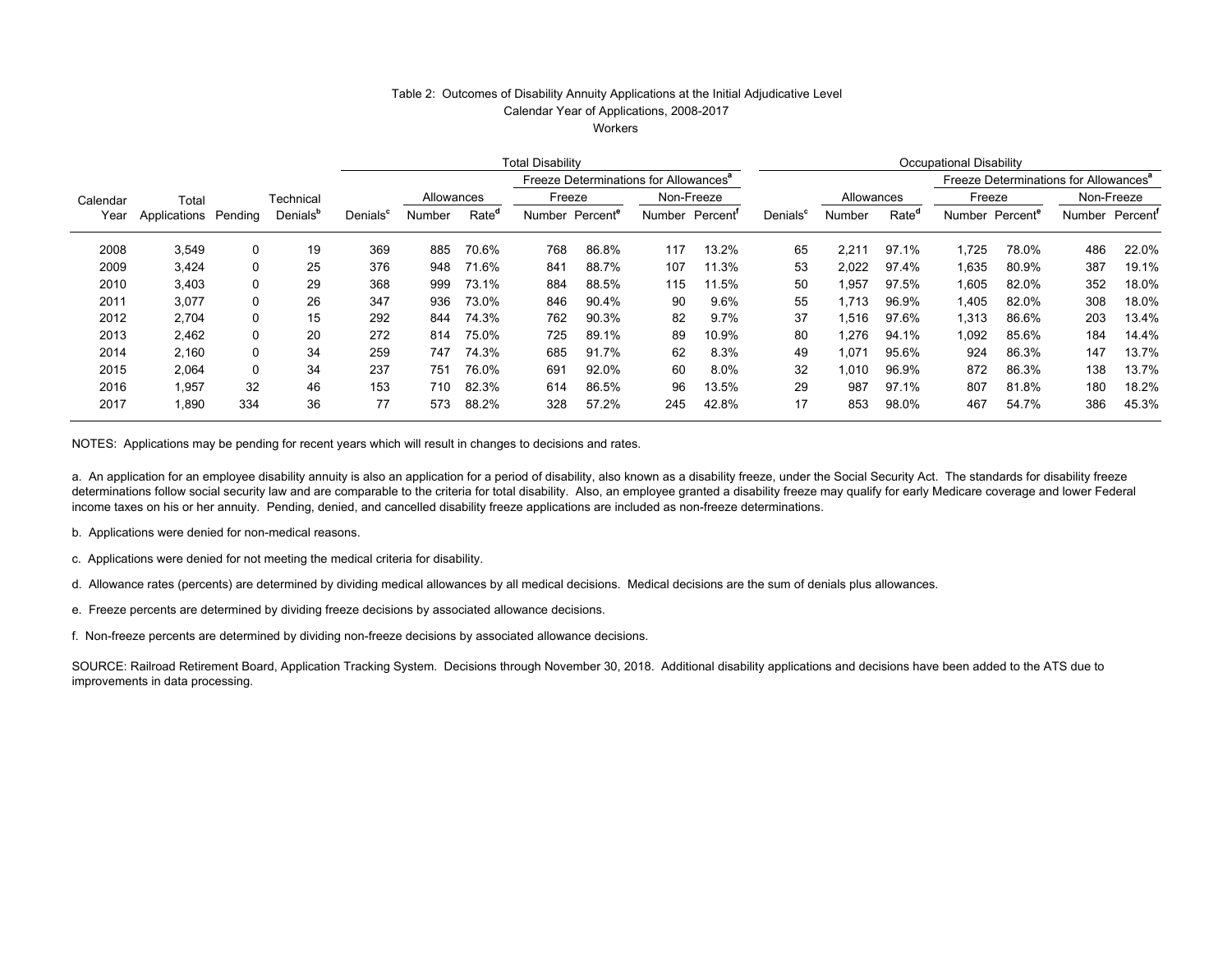## Table 3: Outcomes of Disability Annuity Applications at the Reconsideration Adjudicative Level

Calendar Year of Applications, 2008-2017

**Workers** 

|          |                      |          | <b>Total Disability</b> |            |                                                   |    |                             | Occupational Disability     |       |                      |               |                   |          |                      |                                                   |                      |
|----------|----------------------|----------|-------------------------|------------|---------------------------------------------------|----|-----------------------------|-----------------------------|-------|----------------------|---------------|-------------------|----------|----------------------|---------------------------------------------------|----------------------|
|          |                      |          |                         |            | Freeze Determinations for Allowances <sup>a</sup> |    |                             |                             |       |                      |               |                   |          |                      | Freeze Determinations for Allowances <sup>a</sup> |                      |
| Calendar | Total                |          |                         | Allowances |                                                   |    | Freeze                      | Non-Freeze                  |       |                      | Allowances    |                   | Freeze   |                      |                                                   | Non-Freeze           |
| Year     | Applications Pending |          | Denials <sup>b</sup>    | Number     | Rate <sup>c</sup>                                 |    | Number Percent <sup>a</sup> | Number Percent <sup>e</sup> |       | Denials <sup>b</sup> | <b>Number</b> | Rate <sup>c</sup> | Number   | Percent <sup>a</sup> | Number                                            | Percent <sup>e</sup> |
| 2008     | 314                  | 0        | 221                     | 59         | 21.1%                                             | 49 | 83.1%                       | 10                          | 16.9% | 18                   | 16            | 47.1%             |          | 43.8%                | 9                                                 | 56.3%                |
| 2009     | 310                  | 0        | 226                     | 66         | 22.7%                                             | 50 | 75.8%                       | 16                          | 24.2% | 10                   | 8             | 44.4%             | 3        | 37.5%                | 5                                                 | 62.5%                |
| 2010     | 269                  | $\Omega$ | 209                     | 39         | 15.7%                                             | 33 | 84.6%                       | 6                           | 15.4% | 15                   | 6.            | 28.6%             | 4        | 66.7%                |                                                   | 33.3%                |
| 2011     | 262                  | 0        | 196                     | 42         | 17.6%                                             | 34 | 81.0%                       | 8                           | 19.0% | 18                   | 6.            | 25.0%             |          | 50.0%                | 3                                                 | 50.0%                |
| 2012     | 207                  | $\Omega$ | 165                     | 26         | 13.6%                                             | 22 | 84.6%                       |                             | 15.4% | 9                    |               | 43.8%             | 3        | 42.9%                | 4                                                 | 57.1%                |
| 2013     | 230                  | $\Omega$ | 154                     | 30         | 16.3%                                             | 21 | 70.0%                       | 9                           | 30.0% | 35                   | 11            | 23.9%             |          | 9.1%                 | 10                                                | 90.9%                |
| 2014     | 192                  | $\Omega$ | 141                     | 26         | 15.6%                                             | 20 | 76.9%                       | 6                           | 23.1% | 22                   | 3             | 12.0%             | 2        | 66.7%                |                                                   | 33.3%                |
| 2015     | 165                  | $\Omega$ | 130                     | 25         | 16.3%                                             | 20 | 80.0%                       | 5                           | 20.0% | 6                    | 4             | 40.0%             | 2        | 50.0%                | 2                                                 | 50.0%                |
| 2016     | 105                  | 3        | 76                      | 18         | 19.1%                                             | 12 | 66.7%                       | 6                           | 33.3% |                      |               | 12.5%             | $\Omega$ | $0.0\%$              |                                                   | 100.0%               |
| 2017     | 51                   | 6        | 36                      | 6          | 14.3%                                             | 5  | 83.3%                       |                             | 16.7% | 3                    | 0             | 0.0%              |          | -----                |                                                   | -----                |

NOTES: Applications may be pending for recent years which will result in changes to decisions and rates.

a. An application for an employee disability annuity is also an application for a period of disability, also known as a disability freeze, under the Social Security Act. The standards for disability freeze determinations follow social security law and are comparable to the criteria for total disability. Also, an employee granted a disability freeze may qualify for early Medicare coverage and lower Federal income taxes on his or her annuity. Pending, denied, and cancelled disability freeze applications are included as non-freeze determinations.

b. Applications were denied for not meeting the medical criteria for disability.

c. Allowance rates (percents) are determined by dividing medical allowances by all medical decisions. Medical decisions are the sum of denials plus allowances.

d. Freeze percents are determined by dividing freeze decisions by associated allowance decisions.

e. Non-freeze percents are determined by dividing non-freeze decisions by associated allowance decisions.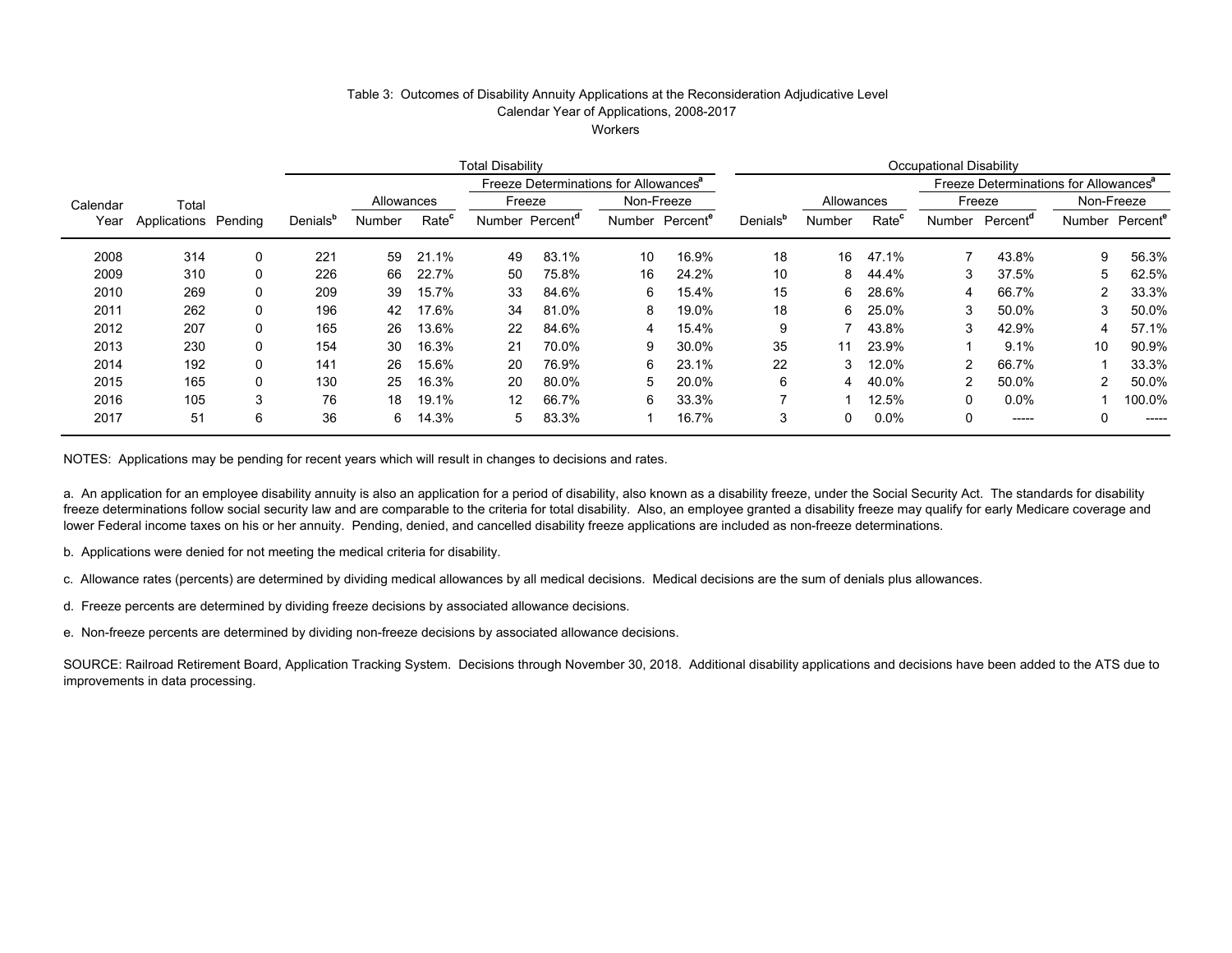#### Table 4: Outcomes of Disability Annuity Applications at the Hearings and Appeals or Above Adjudicative Levels Calendar Year of Applications, 2008-2017

**Workers** 

|          |              |          | <b>Total Disability</b> |            |                   |        |                      |                                                   | Occupational Disability |                      |              |                   |                                                   |                      |        |                      |
|----------|--------------|----------|-------------------------|------------|-------------------|--------|----------------------|---------------------------------------------------|-------------------------|----------------------|--------------|-------------------|---------------------------------------------------|----------------------|--------|----------------------|
|          |              |          |                         |            |                   |        |                      | Freeze Determinations for Allowances <sup>a</sup> |                         |                      |              |                   | Freeze Determinations for Allowances <sup>a</sup> |                      |        |                      |
| Calendar | Total        |          |                         | Allowances |                   |        | Freeze               | Non-Freeze                                        |                         |                      |              | Allowances        |                                                   | Freeze               |        | Non-Freeze           |
| Year     | Applications | Pending  | Denials <sup>b</sup>    | Number     | Rate <sup>c</sup> | Number | Percent <sup>a</sup> | Number                                            | Percent <sup>e</sup>    | Denials <sup>b</sup> | Number       | Rate <sup>c</sup> | Number                                            | Percent <sup>a</sup> | Number | Percent <sup>e</sup> |
| 2008     | 162          | $\Omega$ | 28                      | 123        | 81.5%             | 76     | 61.8%                | 47                                                | 38.2%                   | 2                    | 9            | 81.8%             | 5                                                 | 55.6%                | 4      | 44.4%                |
| 2009     | 174          |          | 35                      | 133        | 79.2%             | 97     | 72.9%                | 36                                                | 27.1%                   | 0                    | 5            | 100.0%            |                                                   | 20.0%                | 4      | 80.0%                |
| 2010     | 167          | 0        | 18                      | 140        | 88.6%             | 96     | 68.6%                | 44                                                | 31.4%                   | 4                    | 5            | 55.6%             | 3                                                 | 60.0%                | 2      | 40.0%                |
| 2011     | 147          |          | 25                      | 108        | 81.2%             | 75     | 69.4%                | 33                                                | 30.6%                   | 3                    | 10           | 76.9%             |                                                   | 70.0%                | 3      | 30.0%                |
| 2012     | 117          |          | 28                      | 83         | 74.8%             | 49     | 59.0%                | 34                                                | 41.0%                   | 0                    | 5.           | 100.0%            | 4                                                 | 80.0%                |        | 20.0%                |
| 2013     | 140          | $\Omega$ | 35                      | 83         | 70.3%             | 56     | 67.5%                | 27                                                | 32.5%                   | 4                    | 18           | 81.8%             | 4                                                 | 22.2%                | 14     | 77.8%                |
| 2014     | 113          | 3        | 23                      | 70         | 75.3%             | 47     | 67.1%                | 23                                                | 32.9%                   | 9                    | 8            | 47.1%             | 2                                                 | 25.0%                | 6      | 75.0%                |
| 2015     | 100          | 12       | 32                      | 53         | 62.4%             | 39     | 73.6%                | 14                                                | 26.4%                   | 2                    |              | 33.3%             | 0                                                 | $0.0\%$              |        | 100.0%               |
| 2016     | 32           | 2        | 9                       | 17         | 65.4%             | 14     | 82.4%                | 3                                                 | 17.6%                   | 2                    | $\mathbf{2}$ | 50.0%             | 2                                                 | 100.0%               | 0      | 0.0%                 |
| 2017     | 12           | 0        | -                       | 5          | 41.7%             |        | 20.0%                | 4                                                 | 80.0%                   | 0                    | 0            | 0.0%              |                                                   | $- - - - -$          | 0      | -----                |

NOTES: Applications may be pending for recent years which will result in changes to decisions and rates.

a. An application for an employee disability annuity is also an application for a period of disability, also known as a disability freeze, under the Social Security Act. The standards for disability freeze determinations follow social security law and are comparable to the criteria for total disability. Also, an employee granted a disability freeze may qualify for early Medicare coverage and lower Federal income taxes on his or her annuity. Pending, denied, and cancelled disability freeze applications are included as non-freeze determinations.

b. Applications were denied for not meeting the medical criteria for disability.

c. Allowance rates (percents) are determined by dividing medical allowances by all medical decisions. Medical decisions are the sum of denials plus allowances.

d. Freeze percents are determined by dividing freeze decisions by associated allowance decisions.

e. Non-freeze percents are determined by dividing non-freeze decisions by associated allowance decisions.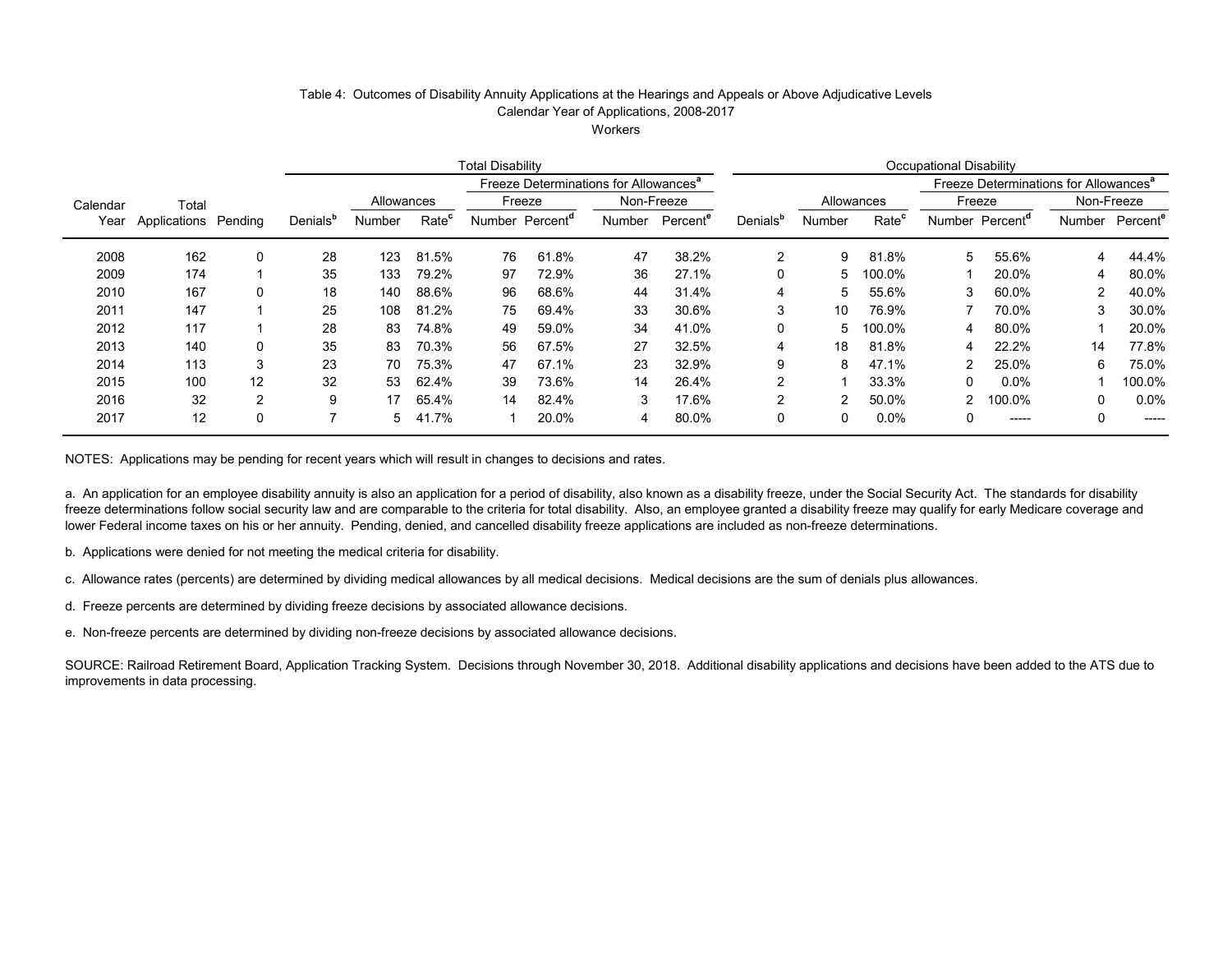#### Table 5: Outcomes of Disability Annuity Applications at All Adjudicative Levels Calendar Year of Applications, 2008-2017 Survivors

|          |              |         |                       |                      | Medical    |                   |
|----------|--------------|---------|-----------------------|----------------------|------------|-------------------|
| Calendar | Total        |         | Technical             | Decision             |            | Allowance         |
| Year     | Applications | Pending | Denials <sup>a</sup>  | Denials <sup>b</sup> | Allowances | Rate <sup>c</sup> |
|          |              |         | Widow(er)s            |                      |            |                   |
| 2008     | 243          | 0       | $\overline{7}$        | 29                   | 207        | 87.7%             |
| 2009     | 247          | 0       | 10                    | 32                   | 205        | 86.5%             |
| 2010     | 252          | 0       | $\overline{7}$        | 34                   | 211        | 86.1%             |
| 2011     | 239          | 0       | 5                     | 31                   | 203        | 86.8%             |
| 2012     | 243          | 0       | $\overline{7}$        | 37                   | 199        | 84.3%             |
| 2013     | 223          | 0       | 9                     | 38                   | 176        | 82.2%             |
| 2014     | 204          | 0       | 5                     | 36                   | 163        | 81.9%             |
| 2015     | 179          | 1       | 4                     | 21                   | 153        | 87.9%             |
| 2016     | 168          | 6       | 5                     | 30                   | 127        | 80.9%             |
| 2017     | 130          | 56      | 3                     | 11                   | 60         | 84.5%             |
|          |              |         | <b>Adult Children</b> |                      |            |                   |
| 2008     | 227          | 0       | 6                     | 51                   | 170        | 76.9%             |
| 2009     | 202          | 0       | 4                     | 42                   | 156        | 78.8%             |
| 2010     | 190          | 0       | 8                     | 48                   | 134        | 73.6%             |
| 2011     | 189          | 0       | 3                     | 35                   | 151        | 81.2%             |
| 2012     | 204          | 0       | 5                     | 51                   | 148        | 74.4%             |
| 2013     | 174          | 1       | 6                     | 31                   | 136        | 81.4%             |
| 2014     | 186          | 0       | 8                     | 38                   | 140        | 78.7%             |
| 2015     | 153          | 0       | 4                     | 38                   | 111        | 74.5%             |
| 2016     | 153          | 9       | 3                     | 36                   | 105        | 74.5%             |
| 2017     | 167          | 60      | $\overline{2}$        | 11                   | 94         | 89.5%             |

NOTES: Applications may be pending for recent years which will result in changes to decisions and rates.

a. Applications were denied for non-medical reasons.

b. Applications were denied for not meeting the medical criteria for disability.

c. Allowance rates (percents) are determined by dividing medical allowances by all medical decisions. Medical decisions are the sum of denials plus allowances.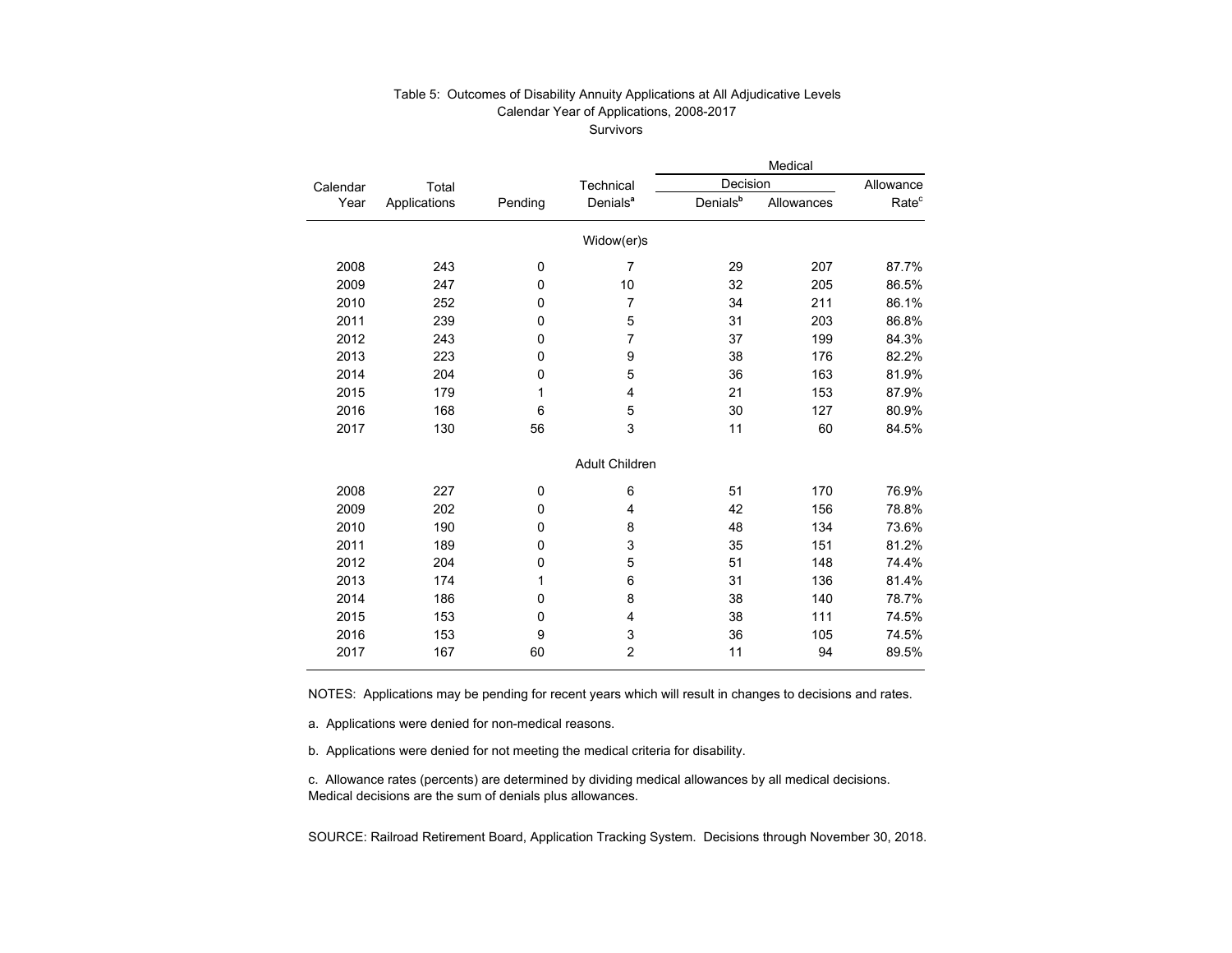#### Table 6: Outcomes of Disability Annuity Applications at the Initial Adjudicative Level Calendar Year of Applications, 2008-2017 Survivors

|          |              |             |                       |                      | Medical    |                   |
|----------|--------------|-------------|-----------------------|----------------------|------------|-------------------|
| Calendar | Total        |             | Technical             | Decision             |            | Allowance         |
| Year     | Applications | Pending     | Denials <sup>a</sup>  | Denials <sup>b</sup> | Allowances | Rate <sup>c</sup> |
|          |              |             | Widow(er)s            |                      |            |                   |
| 2008     | 243          | $\mathbf 0$ | 7                     | 48                   | 188        | 79.7%             |
| 2009     | 247          | 0           | 10                    | 50                   | 187        | 78.9%             |
| 2010     | 252          | 0           | $\overline{7}$        | 44                   | 201        | 82.0%             |
| 2011     | 239          | 0           | 5                     | 45                   | 189        | 80.8%             |
| 2012     | 243          | 0           | 7                     | 44                   | 192        | 81.4%             |
| 2013     | 223          | 0           | 9                     | 44                   | 170        | 79.4%             |
| 2014     | 204          | 0           | 5                     | 44                   | 155        | 77.9%             |
| 2015     | 179          | 1           | 4                     | 29                   | 145        | 83.3%             |
| 2016     | 168          | 6           | 5                     | 35                   | 122        | 77.7%             |
| 2017     | 130          | 56          | 3                     | 11                   | 60         | 84.5%             |
|          |              |             | <b>Adult Children</b> |                      |            |                   |
| 2008     | 227          | $\mathbf 0$ | 6                     | 60                   | 161        | 72.9%             |
| 2009     | 202          | 0           | 4                     | 47                   | 151        | 76.3%             |
| 2010     | 190          | 0           | 8                     | 53                   | 129        | 70.9%             |
| 2011     | 189          | 0           | 3                     | 39                   | 147        | 79.0%             |
| 2012     | 204          | 0           | 5                     | 52                   | 147        | 73.9%             |
| 2013     | 174          | 1           | 6                     | 33                   | 134        | 80.2%             |
| 2014     | 186          | 0           | 8                     | 45                   | 133        | 74.7%             |
| 2015     | 153          | 0           | 4                     | 42                   | 107        | 71.8%             |
| 2016     | 153          | 9           | 3                     | 45                   | 96         | 68.1%             |
| 2017     | 167          | 60          | $\overline{2}$        | 12                   | 93         | 88.6%             |

NOTES: Applications may be pending for recent years which will result in changes to decisions and rates.

a. Applications were denied for non-medical reasons.

b. Applications were denied for not meeting the medical criteria for disability.

c. Allowance rates (percents) are determined by dividing medical allowances by all medical decisions. Medical decisions are the sum of denials plus allowances.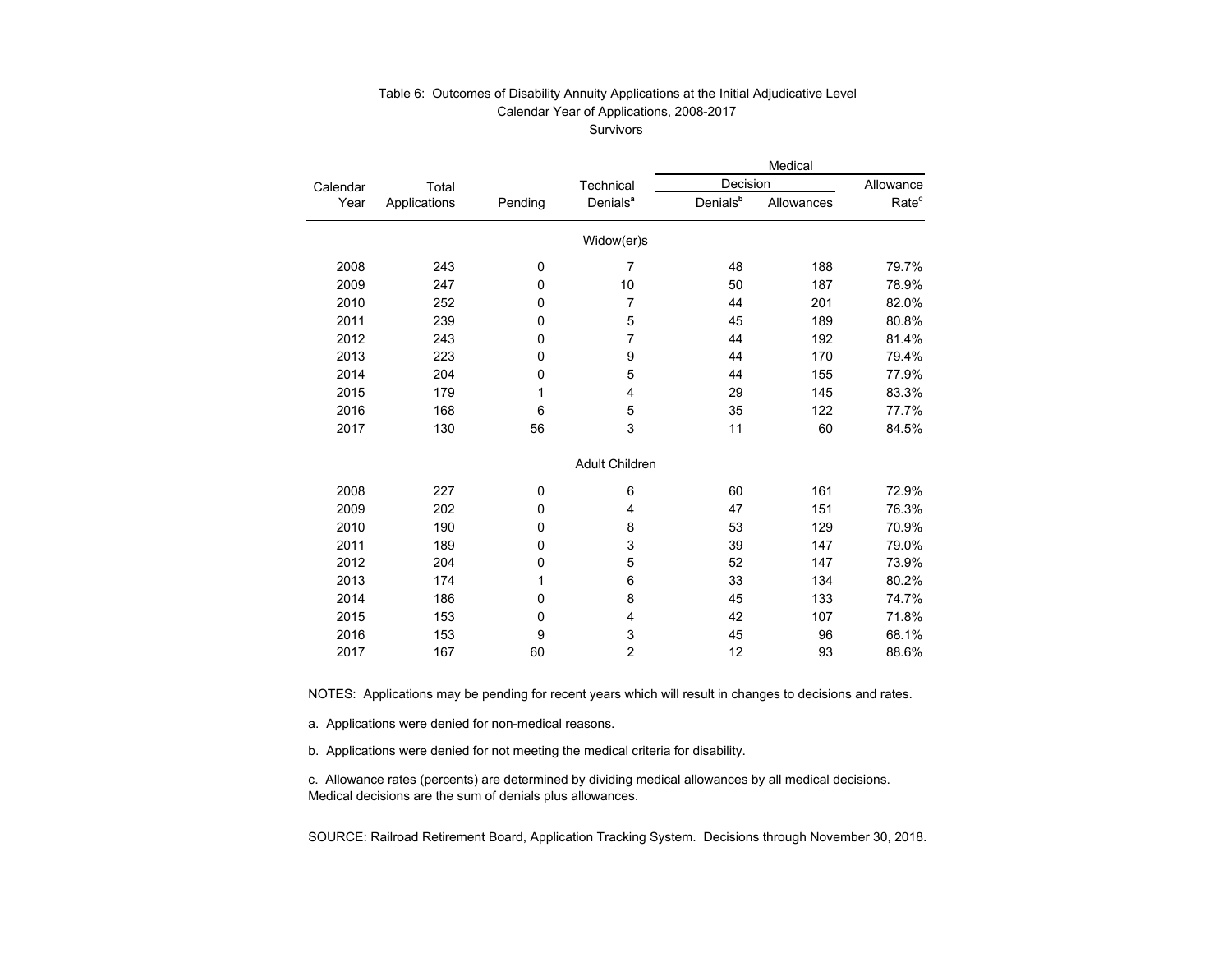### Table 7: Outcomes of Disability Annuity Applications at the Reconsideration Adjudicative Level Calendar Year of Applications, 2008-2017 Survivors

|          |                 |         |                       | Medical                 |                   |
|----------|-----------------|---------|-----------------------|-------------------------|-------------------|
| Calendar | Total           |         | Decision              |                         | Allowance         |
| Year     | Applications    | Pending | Denials <sup>a</sup>  | Allowances              | Rate <sup>b</sup> |
|          |                 |         | Widow(er)s            |                         |                   |
| 2008     | 30              | 0       | 20                    | 10                      | 33.3%             |
| 2009     | 34              | 0       | 20                    | 14                      | 41.2%             |
| 2010     | 25              | 0       | 19                    | 6                       | 24.0%             |
| 2011     | 21              | 0       | 15                    | 6                       | 28.6%             |
| 2012     | 19              | 0       | 15                    | 4                       | 21.1%             |
| 2013     | 21              | 0       | 19                    | $\overline{\mathbf{c}}$ | 9.5%              |
| 2014     | 17              | 0       | 16                    | 1                       | 5.9%              |
| 2015     | 15              | 0       | 10                    | 5                       | 33.3%             |
| 2016     | 15              | 0       | 11                    | 4                       | 26.7%             |
| 2017     | 4               | 0       | 4                     | 0                       | 0.0%              |
|          |                 |         | <b>Adult Children</b> |                         |                   |
| 2008     | 25              | 0       | 22                    | 3                       | 12.0%             |
| 2009     | 20              | 0       | 18                    | $\overline{c}$          | 10.0%             |
| 2010     | 16              | 0       | 16                    | 0                       | 0.0%              |
| 2011     | 19              | 0       | 16                    | 3                       | 15.8%             |
| 2012     | 19              | 0       | 18                    | 1                       | 5.3%              |
| 2013     | 12              | 0       | 11                    | 1                       | 8.3%              |
| 2014     | 22              | 0       | 19                    | 3                       | 13.6%             |
| 2015     | 15              | 0       | 13                    | $\overline{c}$          | 13.3%             |
| 2016     | 22              | 0       | 19                    | 3                       | 13.6%             |
| 2017     | $6\phantom{1}6$ | 0       | 5                     | 1                       | 16.7%             |

NOTES: Applications may be pending for recent years which will result in changes to decisions and rates.

a. Applications were denied for not meeting the medical criteria for disability.

b. Allowance rates (percents) are determined by dividing medical allowances by all medical decisions. Medical decisions are the sum of denials plus allowances.